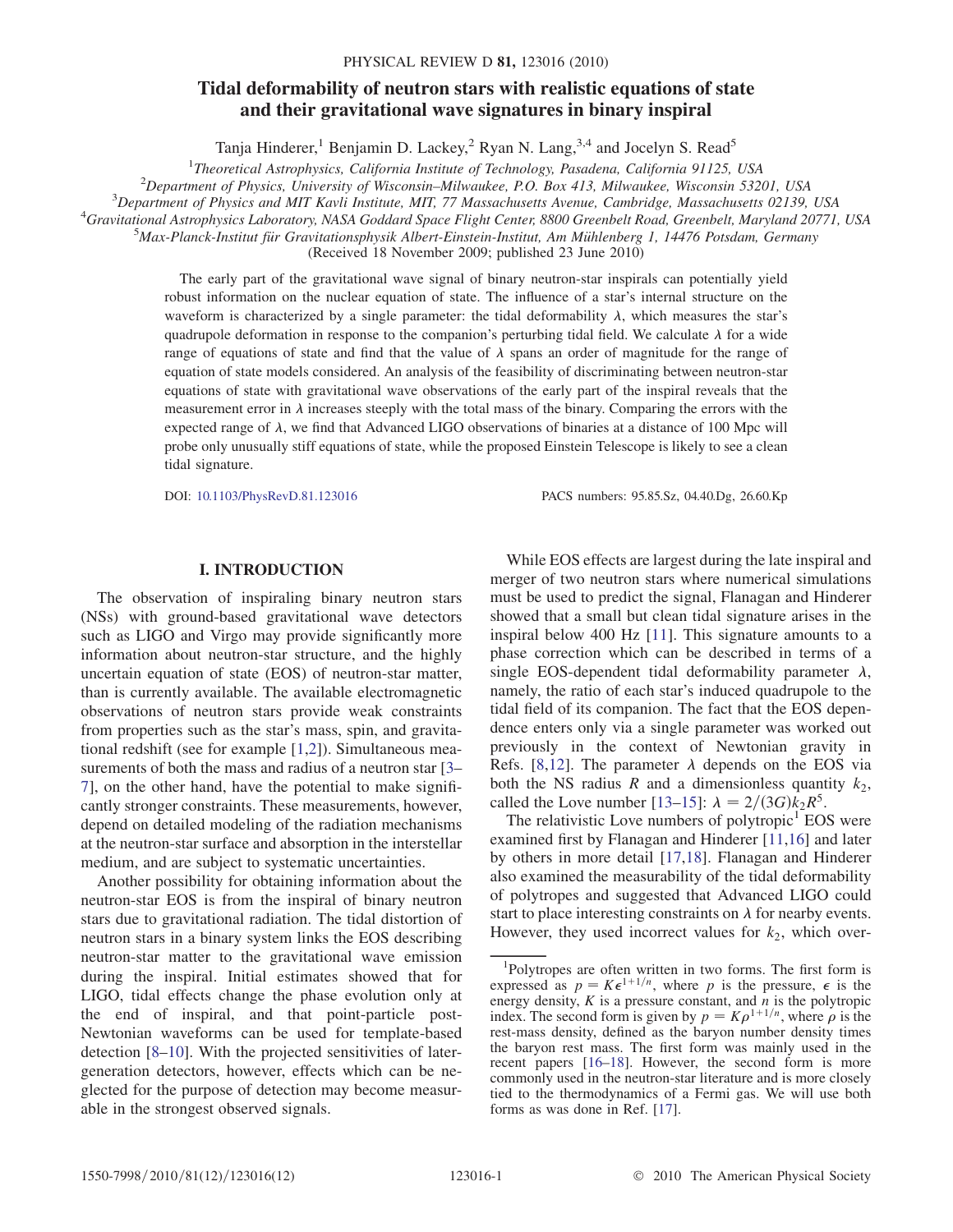estimated  $\lambda$  by a factor of  $\sim$  2–3 and were therefore overly optimistic about the potential measurability. In addition, polytropes are known to be a poor approximation to the neutron-star equation of state, and there may be significant differences in the tidal deformability between polytropes and ''realistic'' EOS. In this paper, we calculate the deformability for realistic EOS, and show that a tidal signature is actually only marginally detectable with Advanced LIGO.

In Sec. II we describe how the Love number and tidal deformability can be calculated for tabulated EOS. We use the equations for  $k_2$  developed in [\[16\]](#page-11-7), which arise from a linear perturbation of the Oppenheimer-Volkoff (OV) equations of hydrostatic equilibrium. In Sec. III we then calculate  $k_2$  and  $\lambda$  as a function of mass for several EOS commonly found in the literature. We find that, in contrast to the Love number, the tidal deformability has a wide range of values, spanning roughly an order of magnitude over the observed mass range of neutron stars in binary systems.

As discussed above, the direct practical importance of the stars' tidal deformability for gravitational wave observations of NS binary inspirals is that it encodes the EOS influence on the waveform's phase evolution during the early portion of the signal, where it is accurately modeled by post-Newtonian (PN) methods. In this regime, the influence of tidal effects is only a small correction to the point-mass dynamics. However, when the signal is integrated against a theoretical waveform template over many cycles, even a small contribution to the phase evolution can be detected and could give information about the NS structure.

Following [\[11\]](#page-11-3), we calculate in Sec. IV the measurability of the tidal deformability for a wide range of equal- and unequal-mass binaries, covering the entire expected range of NS masses and EOS, and with proposed detector sensitivity curves for second- and third- generation detectors. We show that the tidal signature is optimistically detectable in Advanced LIGO only for binaries with neutron-star masses below  $1.4M_{\odot}$ . In third-generation detectors, how-<br>ever the tenfold increase in sensitivity allows a finer ever, the tenfold increase in sensitivity allows a finer discrimination between equations of state leading to potential measurability of a large portion of proposed EOSs over most of the expected neutron-star mass range.

We conclude by briefly considering how the errors could be improved with a more careful analysis of the detectors and extension of the understanding of EOS effects to higher frequencies.

Finally, in the Appendix we compute the leading-order EOS-dependent corrections to our model of the tidal effect and derive explicit expressions for the resulting corrections to the waveform's phase evolution, extending the analysis of Ref. [\[11\]](#page-11-3). Estimates of the size of the phase corrections show that the main source of error are post-1 Newtonian corrections to the Newtonian tidal effect itself, which are approximately twice as large as other, EOS-dependent corrections at a frequency of 450 Hz. Since these pointparticle corrections do not depend on unknown NS physics, they can easily be incorporated into the analysis. A derivation of the explicit post-Newtonian correction terms is the subject of Ref. [[19](#page-11-10)].

Conventions: We set  $G = c = 1$ .

### II. CALCULATION OF THE LOVE NUMBER AND TIDAL DEFORMABILITY

As in [\[11,](#page-11-3)[16\]](#page-11-7), we consider a static, spherically symmetric star, placed in a static external quadrupolar tidal field  $\mathcal{E}_{ij}$ . To linear order, we define the tidal deformability  $\lambda$ relating the star's induced quadrupole moment  $Q_{ij}$  to the external tidal field,

$$
Q_{ij} = -\lambda \mathcal{E}_{ij}.
$$
 (1)

<span id="page-1-0"></span>The coefficient  $\lambda$  is related to the  $l = 2$  dimensionless tidal Love number  $k_2$  by

$$
k_2 = \frac{3}{2}\lambda R^{-5}.\tag{2}
$$

The star's quadrupole moment  $Q_{ij}$  and the external tidal field  $\mathcal{E}_{ij}$  are defined to be coefficients in an asymptotic expansion of the total metric at large distances  $r$  from the star. This expansion includes, for the metric component  $g_{tt}$ in asymptotically Cartesian, mass-centered coordinates, the standard gravitational potential  $m/r$ , plus two leading-order terms arising from the perturbation, one describing an external tidal field growing with  $r<sup>2</sup>$  and one describing the resulting tidal distortion decaying with  $r^{-3}$ :

<span id="page-1-1"></span>
$$
-\frac{(1+g_{tt})}{2} = -\frac{m}{r} - \frac{3Q_{ij}}{2r^3}n^in^j + \dots + \frac{\mathcal{E}_{ij}}{2}r^2n^in^j + \dots,
$$
\n(3)

where  $n^i = x^i/r$  and  $Q_{ij}$  and  $\mathcal{E}_{ij}$  are both symmetric and traceless. The relative size of these multipole components traceless. The relative size of these multipole components of the perturbed spacetime gives the constant  $\lambda$  relating the quadrupole deformation to the external tidal field as in Eq. ([1\)](#page-1-0).

To compute the metric ([3\)](#page-1-1), we use the method discussed in [[16](#page-11-7)]. We consider the problem of a linear static perturbation expanded in spherical harmonics following [\[20\]](#page-11-11). Without loss of generality we can set the azimuthal number  $m = 0$ , as the tidal deformation will be axisymmetric around the line connecting the two stars which we take as the axis for the spherical harmonic decomposition. Since we will be interested in applications to the early stage of binary inspirals, we will also specialize to the leading order for tidal effects,  $l = 2$ .

Introducing a linear  $l = 2$  perturbation onto the spherically symmetric star results in a static (zero-frequency), even-parity perturbation of the metric, which in the Regge-Wheeler gauge [\[21](#page-11-12)] can be simplified [\[16](#page-11-7)] to give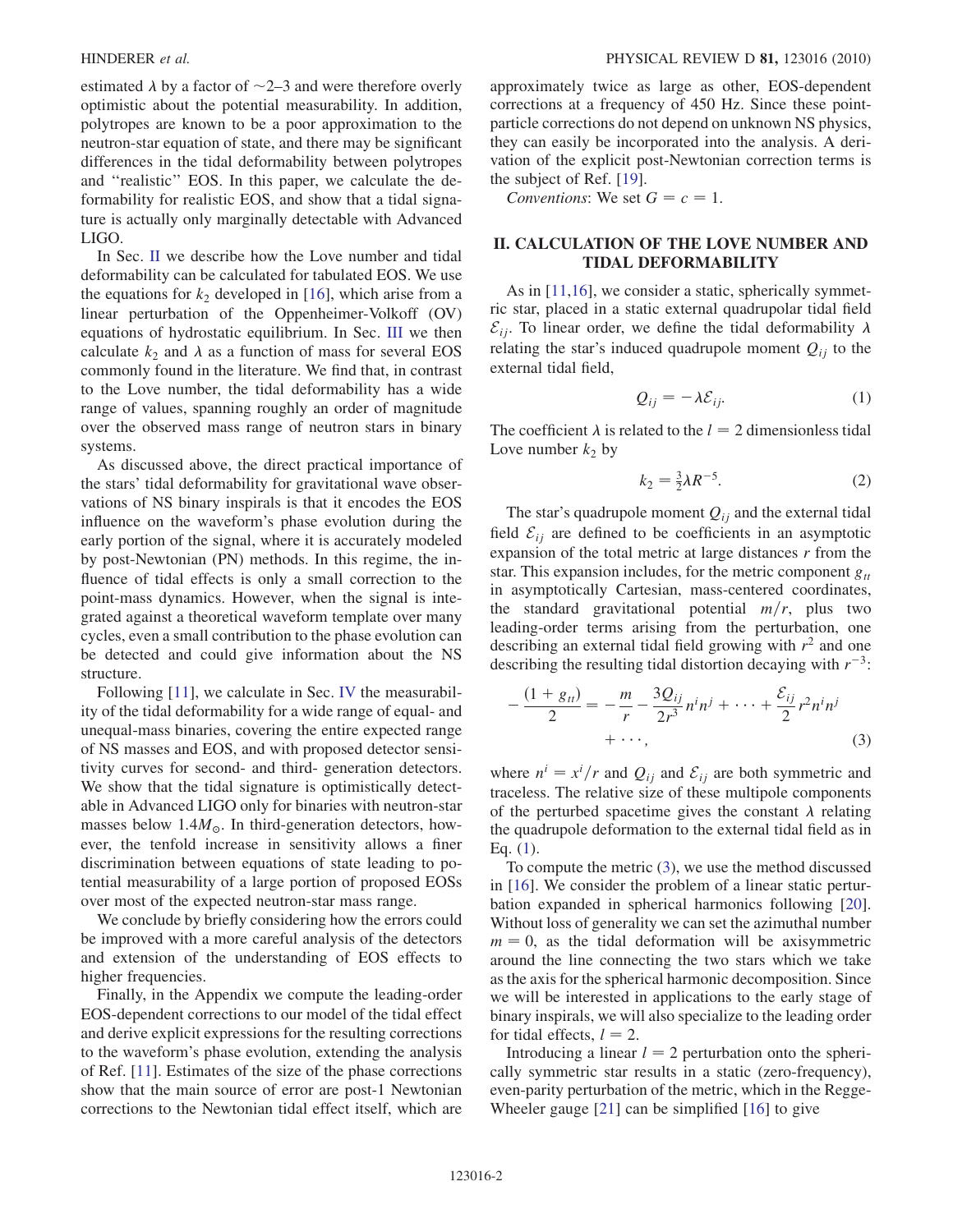TIDAL DEFORMABILITY OF NEUTRON STARS WITH ... PHYSICAL REVIEW D 81, 123016 (2010)

$$
ds^{2} = -e^{2\Phi(r)}[1 + H(r)Y_{20}(\theta, \varphi)]dt^{2}
$$
  
+  $e^{2\Lambda(r)}[1 - H(r)Y_{20}(\theta, \varphi)]dr^{2}$   
+  $r^{2}[1 - K(r)Y_{20}(\theta, \varphi)](d\theta^{2} + \sin^{2}\theta d\varphi^{2}),$  (4)

where  $K(r)$  is related to  $H(r)$  by  $K'(r) = H'(r) + 2H(r)\Phi'(r)$ . Here primes denote derivatives with  $2H(r)\Phi'(r)$ . Here primes denote derivatives with respect to r. The corresponding perturbations of the perfect respect to r. The corresponding perturbations of the perfect fluid stress-energy tensor components are  $\delta T_0^0 =$ Thuid sitess-energy tensor components are  $\sigma r_0 = -\delta \epsilon(r) Y_{20}(\theta, \varphi)$  and  $\delta T_i^i = \delta p(r) Y_{20}(\theta, \varphi)$ , where  $\epsilon$  is<br>the energy density and *n* the pressure. The function  $H(r)$ the energy density and p the pressure. The function  $H(r)$ satisfies the differential equation

<span id="page-2-2"></span>
$$
\left(-\frac{6e^{2\Lambda}}{r^2} - 2(\Phi')^2 + 2\Phi'' + \frac{3}{r}\Lambda' + \frac{7}{r}\Phi' - 2\Phi'\Lambda' + \frac{f}{r}(\Phi' + \Lambda')\right)H + \left(\frac{2}{r} + \Phi' - \Lambda'\right)H' + H'' = 0.
$$
 (5)

Here  $f$  is given by

$$
\delta \epsilon = f \delta p \tag{6}
$$

which for slow changes in matter configurations corresponds to  $f = d\epsilon/dp$ .<br>The method of calc

The method of calculating the tidal perturbation for a general equation of state table is similar to the method of calculating moment of inertia in the slow rotation approximation [\[22\]](#page-11-13). The specific implementation we use follows the moment of inertia calculation in Appendix A of [[1\]](#page-10-0), via an augmentation of the OV system of equations<sup>2</sup>:

$$
e^{2\Lambda} = \left(1 - \frac{2m_r}{r}\right)^{-1},\tag{7}
$$

$$
\frac{d\Phi}{dr} = -\frac{1}{\epsilon + p} \frac{dp}{dr},\tag{8}
$$

<span id="page-2-1"></span>
$$
\frac{dp}{dr} = -(\epsilon + p)\frac{m_r + 4\pi r^3 p}{r(r - 2m_r)},\tag{9}
$$

$$
\frac{dm_r}{dr} = 4\pi r^2 \epsilon. \tag{10}
$$

<span id="page-2-0"></span>The second-order differential equation for  $H$  is separated into a first-order system of ordinary differential equations (ODEs) in terms of the usual OV quantities  $m_r^3 p(r)$ , and  $\epsilon(n)$  as well as the additional functions  $H(r) R(r) =$  $\epsilon(p)$ , as well as the additional functions  $H(r)$ ,  $\beta(r) =$ <br>dH/dr and the equation of state function  $f(p)$  (recall  $f =$  $dH/dr$ , and the equation of state function  $f(p)$  (recall  $f =$  $d\epsilon/dp$ :

$$
\frac{dH}{dr} = \beta,\tag{11}
$$

$$
\frac{d\beta}{dr} = 2\left(1 - 2\frac{m_r}{r}\right)^{-1} H \left\{-2\pi [5\epsilon + 9p + f(\epsilon + p)] + \frac{3}{r^2} + 2\left(1 - 2\frac{m_r}{r}\right)^{-1} \left(\frac{m_r}{r^2} + 4\pi r p\right)^2\right\} + \frac{2\beta}{r} \left(1 - 2\frac{m_r}{r}\right)^{-1} \left\{-1 + \frac{m_r}{r} + 2\pi r^2(\epsilon - p)\right\}.
$$
\n(12)

These are combined with Eqs.  $(7)$ – $(10)$  $(10)$  $(10)$ , and the augmented system is solved simultaneously. The system is integrated outward starting just outside the center using the expansions  $H(r) = a_0r^2$  and  $\beta(r) = 2a_0r$  as  $r \rightarrow 0$ . The constant  $a_0$  determines how much the star is deformed and can be chosen arbitrarily as it cancels in the expression for the Love number. The ODE for  $H(r)$  outside the star, where  $T_{\mu\nu} = 0$ , has a general solution in terms of associated Legendre functions  $Q_2^2(r/m-1) \sim r^{-3}$  at large r, and  $P_2^2(r/m-1) \sim r^2$  at large r. The boundary conditions  $P_2^2(r/m-1) \sim r^2$  at large r. The boundary conditions<br>that determine the unique choice of this solution follow that determine the unique choice of this solution follow from matching the interior and exterior solutions and their first derivatives at the boundary of the star, where  $r = R$ . By comparison with Eq. [\(3](#page-1-1)), the coefficients of the external solution can then be identified with the axisymmetric tidal field and quadrupole moment via  $\mathcal{E}Y_{20}(\theta, \varphi) = \mathcal{E}_{ij}n^i n^j$ ,<br>and  $QY_{12}(\theta, \varphi) = Q_{11}n^i n^j = -\lambda \mathcal{E}_{11}n^i n^j$  as was done in and  $QY_{20}(\theta, \varphi) = Q_{ij}n^in^j = -\lambda \mathcal{E}_{ij}n^in^j$  as was done in [\[16\]](#page-11-7). Here,  $\mathcal E$  and  $\mathcal Q$  are the magnitudes of the  $l = 2$ ,  $m =$ 0 spherical harmonic coefficients of the tidal tensor and quadrupole moment, respectively.

Defining the quantity

$$
y = \frac{R\beta(R)}{H(R)}\tag{13}
$$

<span id="page-2-3"></span>for the internal solution, the  $l = 2$  Love number is

$$
k_2 = \frac{8C^5}{5} (1 - 2C)^2 [2 + 2C(y - 1) - y]
$$
  
× {2C[6 - 3y + 3C(5y - 8)]  
+ 4C<sup>3</sup>[13 - 11y + C(3y - 2) + 2C<sup>2</sup>(1 + y)]  
+ 3(1 - 2C)<sup>2</sup>[2 - y + 2C(y - 1)]ln(1 - 2C)<sup>-1</sup>, (14)

where  $C = m/R$  is the compactness of the star.

For stars with a nonzero density at the surface (for example strange quark matter or an incompressible  $n =$ 0 polytrope), the term  $(f/r)(\Phi' + \Lambda')$  in Eq. [\(5](#page-2-2)) blows up<br>at the surface  $r = R$  and  $H'(r)$  is no longer continuous at the surface  $r = R$  and  $H'(r)$  is no longer continuous<br>across the surface. Following the discussion in [23] for an across the surface. Following the discussion in [\[23\]](#page-11-14) for an  $n = 0$  polytrope, this discontinuity leads to an extra term in the expression above for y:

$$
y = \frac{R\beta(R)}{H(R)} - \frac{4\pi R^3 \epsilon_-}{m},\tag{15}
$$

where  $\epsilon_{-}$  is the density just inside the surface.

<sup>&</sup>lt;sup>2</sup>Here we present the equations in terms of the radial coordinate r; the extension to the enthalpy variable  $\eta$  used in [[1\]](#page-10-0) is straightforward.

<sup>&</sup>lt;sup>3</sup>We use  $m_r$  for the mass enclosed within radius r instead of  $m(r)$  to avoid confusion with the total mass of the star, which we will label m.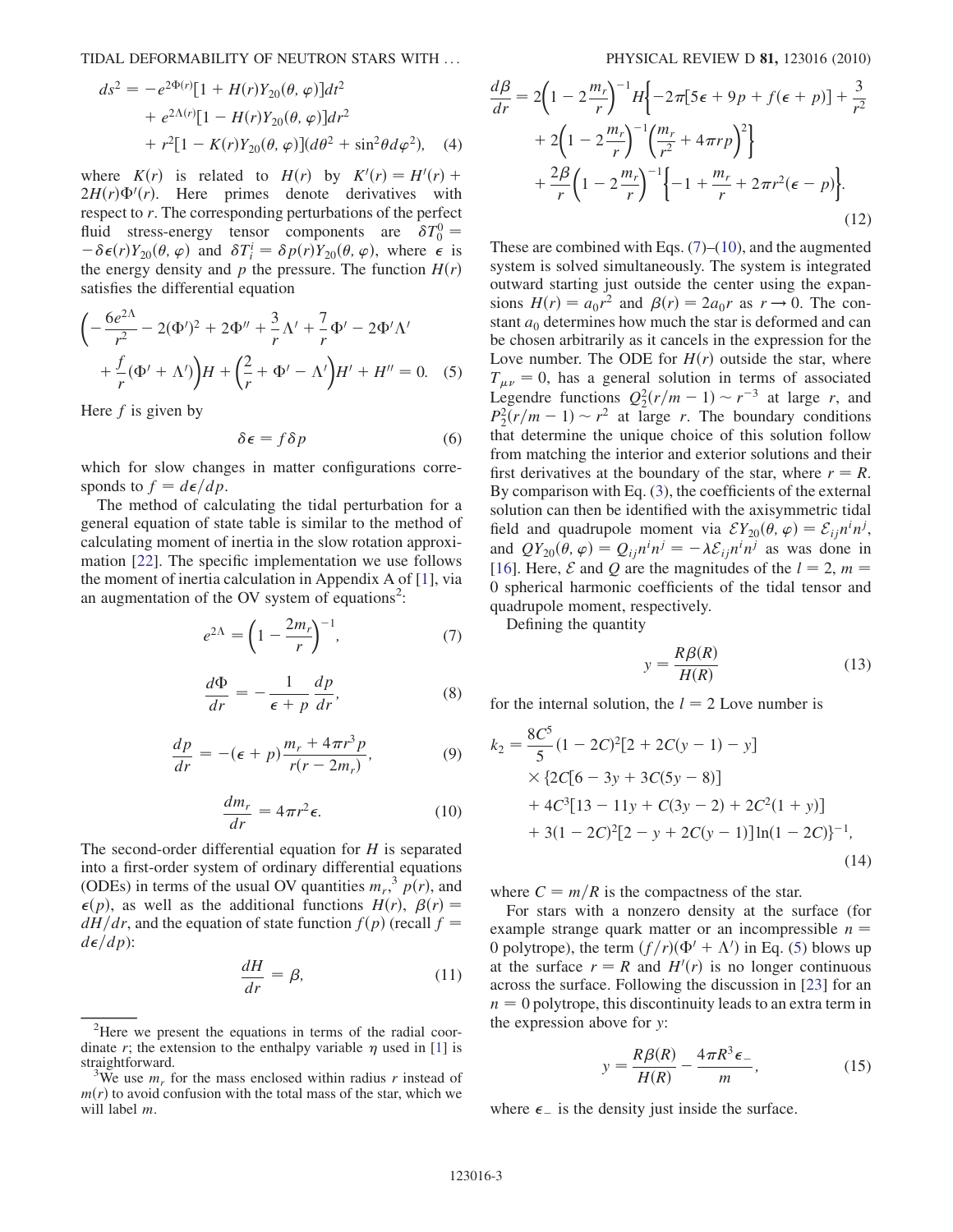## III. LOVE NUMBERS AND TIDAL DEFORMABILITIES FOR CANDIDATE EOS

Differences between candidate EOS can have a significant effect on the tidal interactions of neutron stars. In this paper we consider a sample of EOS from Refs. [\[1](#page-10-0),[24](#page-11-15)] with a variety of generation methods and particle species. The sample is chosen to include EOS with the largest range of behaviors for  $k_2(m/R)$ ,  $k_2(m)$ , and  $\lambda(m)$  rather than to fairly represent the different generation methods. We also restrict ourselves to stars with a maximum mass greater than  $1.5M_{\odot}$ , which is conservatively low given recent<br>neutron-star mass observations [25, 29]. We consider 7 neutron-star mass observations [[25](#page-11-16)–[29](#page-11-17)]. We consider 7 EOS with just normal  $npe\mu$  matter (SLY [\[30\]](#page-11-18), AP1 and AP3 [[31](#page-11-19)], FPS [[32](#page-11-20)], MPA1 [\[33\]](#page-11-21), MS1 and MS2 [\[34](#page-11-22)]), 8 EOS that also incorporate some combination of hyperons, pion condensates, and quarks (PS [\[35\]](#page-11-23), BGN1H1 [\[36\]](#page-11-24), GNH3 [[37](#page-11-25)], H1 and H4 [[38](#page-11-26)], PCL2 [[39](#page-11-27)], ALF1 and ALF2 [\[40\]](#page-11-28)), and 3 self-bound strange quark matter EOS (SQM1–3 [[41\]](#page-11-29)). A brief description of these EOS and their properties can be found in [[1](#page-10-0)[,24\]](#page-11-15).

The generic behavior of the Love number  $k_2$  is shown in the top panel of Fig. [1](#page-3-0) as a function of compactness  $m/R$ for different types of EOS. The two types of polytropes, energy and rest-mass density polytropes, are shown in gray. They coincide in the limit  $m/R \to 0$  where  $\epsilon \to \rho$  as the star's density goes to zero, and in the limit  $n \to 0$  where star's density goes to zero, and in the limit  $n \rightarrow 0$  where  $\epsilon(p)$  and  $\rho(p)$  are both constant. This can be seen from the first law of thermodynamics first law of thermodynamics,

$$
d\frac{\epsilon}{\rho} = -pd\frac{1}{\rho},\tag{16}
$$

which relates  $\epsilon$  to  $\rho$ .

The sequences labeled ''Normal'' correspond to the 15 EOS with a standard nuclear matter crust, and the 3 sequences labeled ''SQM'' correspond to the crustless EOS SQM1–3 where the pressure is zero below a few times nuclear density. Within these two classes, there is little variation in behavior, so we do not explicitly label each candidate EOS.

The bottom panel of Fig. [1](#page-3-0) shows  $k_2(m)$  for the realistic EOS, which is more astrophysically relevant because mass, not compactness, is the measurable quantity during binary inspiral. Unlike the quantity  $k_2(m/R), k_2(m)$  depends on the constant  $K$  for polytropes, so polytropic EOS are not shown. There is more variation in  $k_2$  for fixed mass than for fixed compactness.

The behavior of these curves can be understood as follows: The Love number  $k_2$  measures how easily the bulk of the matter in a star is deformed. If most of the star's mass is concentrated at the center (centrally condensed), the tidal deformation will be smaller. For polytropes, matter with a higher polytropic index n is softer and more compressible, so these polytropes are more centrally condensed. As a result,  $k_2$  decreases as *n* increases. The

<span id="page-3-0"></span>

FIG. 1 (color online). Top panel: Love number as a function of compactness. Gray dotted curves are energy density polytropes  $(p = Ke^{1+1/n})$ , and gray solid curves are rest-mass density<br>nolytrones  $(p = Ka^{1+1/n})$ . Both polytrones are the same for polytropes ( $p = K \rho^{1+1/n}$ ). Both polytropes are the same for  $n = 0$ . EOS with only  $npe\mu$  matter are solid and those that also incorporate  $\pi$ /hyperon/quark matter are dot dashed. The three SQM EOS are dashed and overlap. They approach the  $n =$ 0 curve at low compactness, where  $k_2$  has a maximum value of 0.75 as  $m/R \rightarrow 0$ . Bottom panel: Love number as a function of mass for the same set of realistic EOS. Note that there is more variation in  $k_2$  between different EOS for fixed mass than for fixed compactness.

limiting case  $n = 0$  represents a uniform density star and has the largest Love number possible. The Love number also decreases with increasing compactness, and from Eq. [\(14\)](#page-2-3) it can be seen that  $k_2$  vanishes at the compactness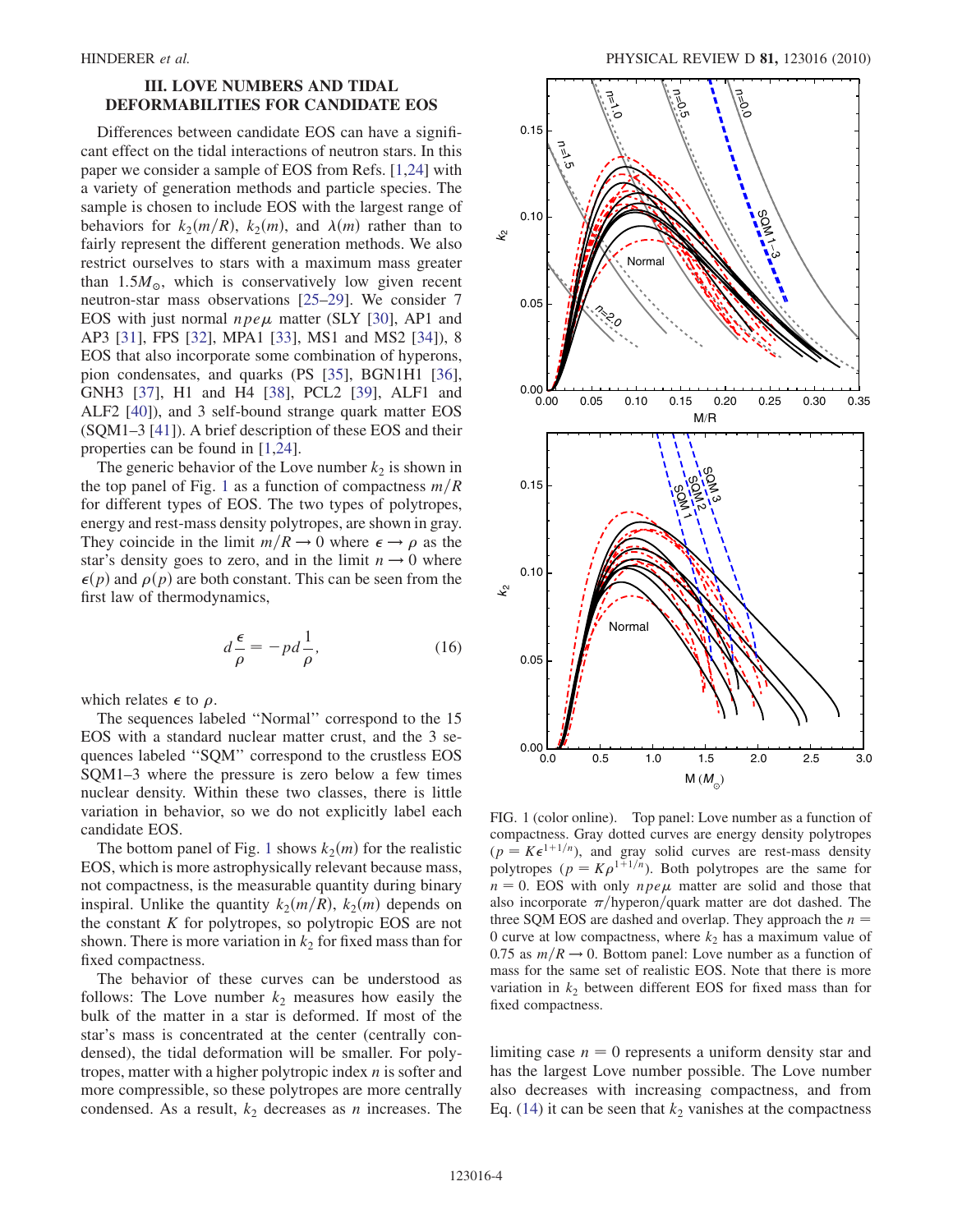<span id="page-4-0"></span>

FIG. 2. Tidal deformability  $\lambda$  of a single neutron star as a function of neutron-star mass for a range of realistic EOS. The top figure shows EOS that only include  $npe\mu$  matter; the middle figure shows EOS that also incorporate  $\pi$ /hyperon/ quark matter; the bottom figure shows strange quark matter EOS. The dashed lines between the various shaded regions represent the expected uncertainties in measuring  $\lambda$  for an equal-mass binary inspiral at a distance of  $D = 100$  Mpc as it passes through the gravitational wave frequency range 10– 450 Hz. Observations with Advanced LIGO will be sensitive to  $\lambda$  in the unshaded region, while the Einstein Telescope will be able to measure  $\lambda$  in the unshaded and light shaded regions. See text.

of a black hole  $(m/R = 0.5)$  regardless of the EOSdependent quantity y [\[17,](#page-11-8)[18\]](#page-11-9).

Normal matter EOS behave approximately as polytropes for large compactness. However, for smaller compactness, the softer crust becomes a greater fraction of the star, so the star is more centrally condensed and  $k<sub>2</sub>$  smaller. For strange quark matter, the EOS is extremely stiff near the minimum density, and the star behaves approximately as an  $n = 0$ polytrope for small compactness. As the central density and compactness increase, the softer part of the EOS has a larger effect, and the star becomes more centrally condensed.

The parameter that is directly measurable by gravitational wave observations of a binary neutron-star inspiral is proportional to the tidal deformability  $\lambda$ , which is shown for each candidate EOS in Fig. [2.](#page-4-0) The values of  $\lambda$  for the candidate EOS show a much wider range of behaviors than for  $k_2$  because  $\lambda$  is proportional to  $k_2R^5$ , and the candidate EOS produce a wide range of radii (9.4–15.5 km for a  $1.4M_{\odot}$  star for normal EOS and 8.9–10.9 km for the SQM<br>EOS). See Toble I EOS). See Table [I.](#page-4-1)

For normal matter,  $\lambda$  becomes large for stars near the minimum mass configuration at roughly  $0.1M_{\odot}$  because<br>they have a large radius. For masses in the expected mass they have a large radius. For masses in the expected mass range for binary inspirals, there are several differences between EOS with only  $npe\mu$  matter and those with condensates. EOS with condensates have, on average, a larger  $\lambda$ , primarily because they have, on average, larger radii. The quark hybrid EOS ALF1 with a small radius (9.9 km for a  $1.4M_{\odot}$  star) and the nuclear matter only EOSs MS1<br>and MS2 with large radii (14.9 and 14.5 km respectively at and MS2 with large radii (14.9 and 14.5 km, respectively, at  $1.4M_{\odot}$ ) are exceptions to this trend.

<span id="page-4-1"></span>TABLE I. Properties of a  $1.4M_{\odot}$  neutron star for the 18 EOS<br>discussed in the text discussed in the text.

| EOS              | $R$ (km) | m/R   | $k_2$  | $\lambda(10^{36}$<br>$g \text{ cm}^2 \text{ s}^2$ |
|------------------|----------|-------|--------|---------------------------------------------------|
| <b>SLY</b>       | 11.74    | 0.176 | 0.0763 | 1.70                                              |
| AP1              | 9.36     | 0.221 | 0.0512 | 0.368                                             |
| AP3              | 12.09    | 0.171 | 0.0858 | 2.22                                              |
| <b>FPS</b>       | 10.85    | 0.191 | 0.0663 | 1.00                                              |
| MPA1             | 12.47    | 0.166 | 0.0924 | 2.79                                              |
| MS1              | 14.92    | 0.139 | 0.110  | 8.15                                              |
| MS <sub>2</sub>  | 13.71    | 0.151 | 0.0883 | 4.28                                              |
| <b>PS</b>        | 15.47    | 0.134 | 0.104  | 9.19                                              |
| BGN1H1           | 12.90    | 0.160 | 0.0868 | 3.10                                              |
| GNH <sub>3</sub> | 14.20    | 0.146 | 0.0867 | 5.01                                              |
| H1               | 12.86    | 0.161 | 0.0738 | 2.59                                              |
| H4               | 13.76    | 0.150 | 0.104  | 5.13                                              |
| PCL <sub>2</sub> | 11.76    | 0.176 | 0.0577 | 1.30                                              |
| ALF1             | 9.90     | 0.209 | 0.0541 | 0.513                                             |
| ALF <sub>2</sub> | 13.19    | 0.157 | 0.107  | 4.28                                              |
| SQM1             | 8.86     | 0.233 | 0.098  | 0.536                                             |
| SQM <sub>2</sub> | 10.03    | 0.206 | 0.136  | 1.38                                              |
| SQM3             | 10.87    | 0.190 | 0.166  | 2.52                                              |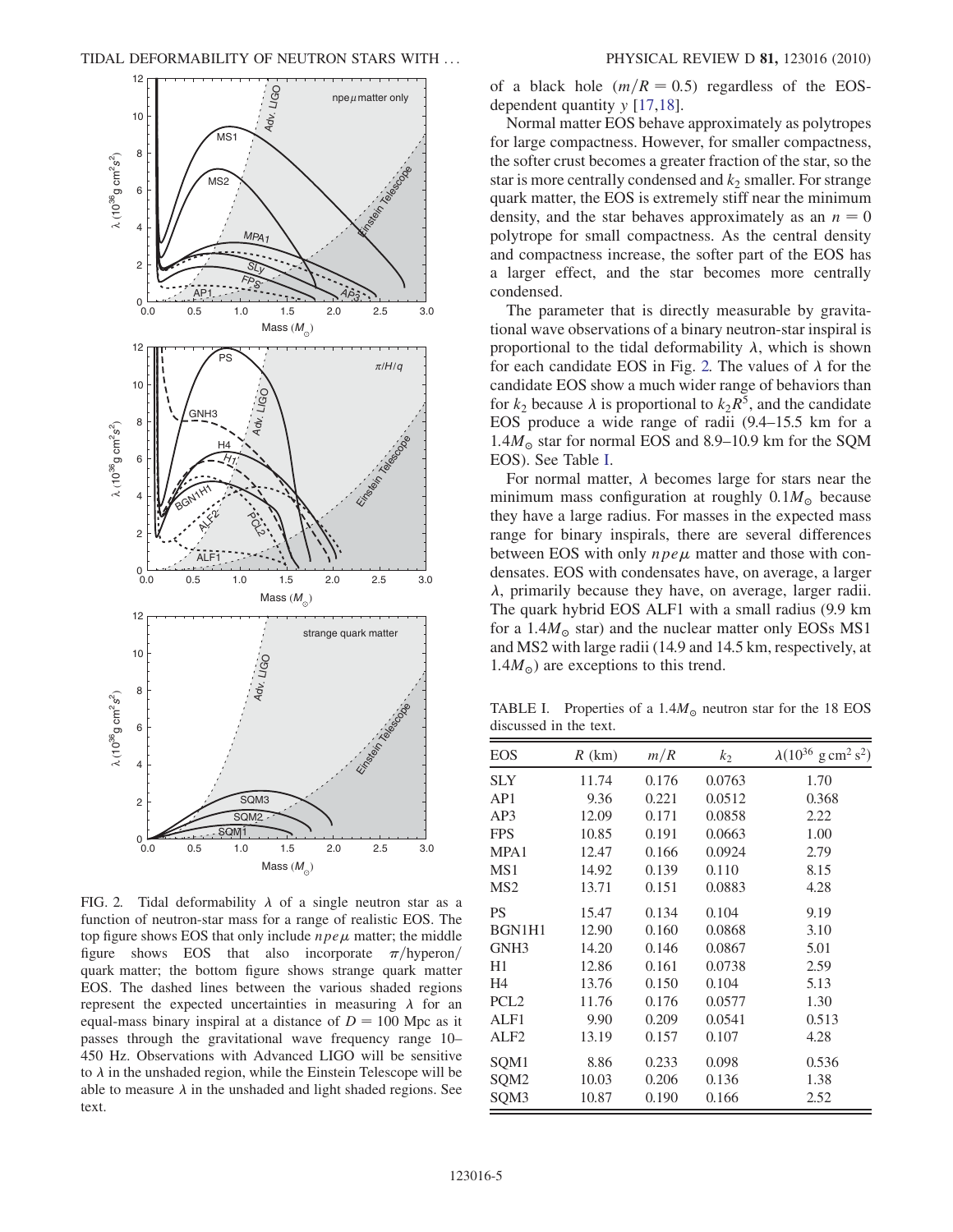For strange quark matter stars, there is no minimum mass, so the radius (and therefore  $\lambda$ ) approaches zero as the mass approaches zero. At larger masses, the tidal deformability of SQM stars remains smaller than most normal matter stars because, despite having large Love numbers, the radii of SQM stars are typically smaller.

Error estimates  $\Delta \lambda$  for an equal-mass binary inspiral at 100 Mpc are also shown in Fig. [2](#page-4-0) for both Advanced LIGO and the Einstein Telescope. They will be discussed in the next section.

## IV. MEASURING EFFECTS ON GRAVITATIONAL RADIATION

We wish to calculate the contribution from realistic tidal effects to the phase evolution and resulting gravitational wave spectrum of an inspiraling neutron-star binary. In the secular limit, where the orbital period is much shorter than the gravitational radiation reaction time scale, we consider the tidal contribution to the energy  $E$  and energy flux  $dE/dt$  for a quasicircular inspiral using the formalism developed by Flanagan and Hinderer [\[11\]](#page-11-3), which adds the following leading-order terms to the post-Newtonian point-particle corrections (PN-PP corr.):

<span id="page-5-1"></span>
$$
E(x) = -\frac{1}{2}M\eta x \Bigg[ 1 + (\text{PN-PP corr.}) -9\frac{m_2}{m_1} \frac{\lambda_1}{M^5} x^5 + 1 \leftrightarrow 2 \Bigg],\tag{17}
$$

$$
\dot{E}(x) = -\frac{32}{5} \eta^2 x^5 \left[ 1 + (\text{PN-PP corr.}) + 6 \frac{m_1 + 3m_2}{m_1} \frac{\lambda_1}{M^5} x^5 + 1 \leftrightarrow 2 \right].
$$
 (18)

<span id="page-5-0"></span>Here  $\lambda_1 = \lambda(m_1)$  and  $\lambda_2 = \lambda(m_2)$  are the tidal deformabilities of stars 1 and 2, respectively.  $M = m_1 + m_2$  is the total mass,  $\eta = m_1 m_2 / M^2$  is the symmetric mass ratio,<br>and x is the post-Newtonian dimensionless parameter and  $x$  is the post-Newtonian dimensionless parameter given by  $x = (\omega M)^{2/3}$ , where  $\omega$  is the orbital angular frequency. One can then use frequency. One can then use

$$
dx/dt = \frac{\dot{E}}{dE/dx}
$$
 (19)

to estimate the evolution of the quadrupole gravitational wave phase  $\Phi$  via  $d\Phi/dt = 2\omega = 2x^{3/2}/M$ . The effect of the tidal distortion on these quantities was previously computed in Refs. [[8](#page-11-1),[9](#page-11-30),[12](#page-11-4)] in terms of the gaugedependent orbital separation. When these results are converted to the gauge invariant quantity x, taking into account the tidal correction to the radius-frequency relation, the expressions obtained in the previous studies agree with our Eqs. ([17](#page-5-0)) and [\(18\)](#page-5-1).

Each equation of state gives in this approximation a known phase contribution as a function of  $m_1$  and  $m_2$ , or as a function of the total mass  $M = m_1 + m_2$  and the mass ratio  $m_2/m_1$ , via  $\lambda(m_1)$  and  $\lambda(m_2)$  for that EOS. Although we calculated  $\lambda$  for individual neutron stars, the universality of the neutron-star core equation of state allows us to predict the tidal phase contribution for a given binary system from each EOS. Following [[11](#page-11-3)], we discuss the constraint on the weighted average

$$
\tilde{\lambda} = \frac{1}{26} \left[ \frac{m_1 + 12m_2}{m_1} \lambda_1 + \frac{m_2 + 12m_1}{m_2} \lambda_2 \right],\tag{20}
$$

which reduces to  $\lambda$  in the equal-mass case. The contribution to  $d\Phi/dx$  from the tidal deformation, which adds linearly to the known PP phase evolution, is

$$
\frac{d\Phi}{dx}\bigg|_{\rm T} = -\frac{195}{8} \frac{x^{3/2}\tilde{\lambda}}{M^5 \eta}.
$$
 (21)

The weighted average  $\tilde{\lambda}$  is plotted as a function of chirp mass  $\mathcal{M} = (m_1 m_2)^{3/5} / M^{1/5}$  $\mathcal{M} = (m_1 m_2)^{3/5} / M^{1/5}$  $\mathcal{M} = (m_1 m_2)^{3/5} / M^{1/5}$  in Fig. 3 for three of the EOS<br>and for three values of *n*: equal mass (*n* = 0.25), large but and for three values of  $\eta$ : equal mass ( $\eta = 0.25$ ), large but<br>plausible mass ratio [42] ( $n = 0.242$ ) and extremely large plausible mass ratio [[42](#page-11-31)] ( $\eta = 0.242$ ), and extremely large mass ratio ( $n = 0.222$ ) mass ratio ( $\eta = 0.222$ ).<br>We can determine the

We can determine the significance of the tidal effect on gravitational waveforms in a given frequency range by considering the resulting change in phase accumulated as a function of frequency. In the case of template-based searches, for example, a drift in phase of half a cycle leads to destructive interference between the signal and tem-

<span id="page-5-2"></span>

FIG. 3. Weighted  $\lambda$  for a range of chirp mass M and symmetric mass ratio  $\eta$ , for three of the EOSs considered above. The values of  $\eta$  equal to {0.25, 0.242, 0.222} correspond to the mass<br>ratios  $m_2/m_1 = \{1, 0, 0, 7, 0, 5\}$ . Also plotted (as in Fig. 2) are the ratios  $m_2/m_1 = \{1.0, 0.7, 0.5\}$  $m_2/m_1 = \{1.0, 0.7, 0.5\}$  $m_2/m_1 = \{1.0, 0.7, 0.5\}$ . Also plotted (as in Fig. 2) are the uncertainties  $\Delta \tilde{\lambda}$  in measuring  $\tilde{\lambda}$  for a binary at 100 Mpc between 10–450 Hz. The solid, dashed, and dotted curves correspond to  $\Delta \tilde{\lambda}$  for  $\eta = 0.25, 0.242,$  and 0.222, respectively.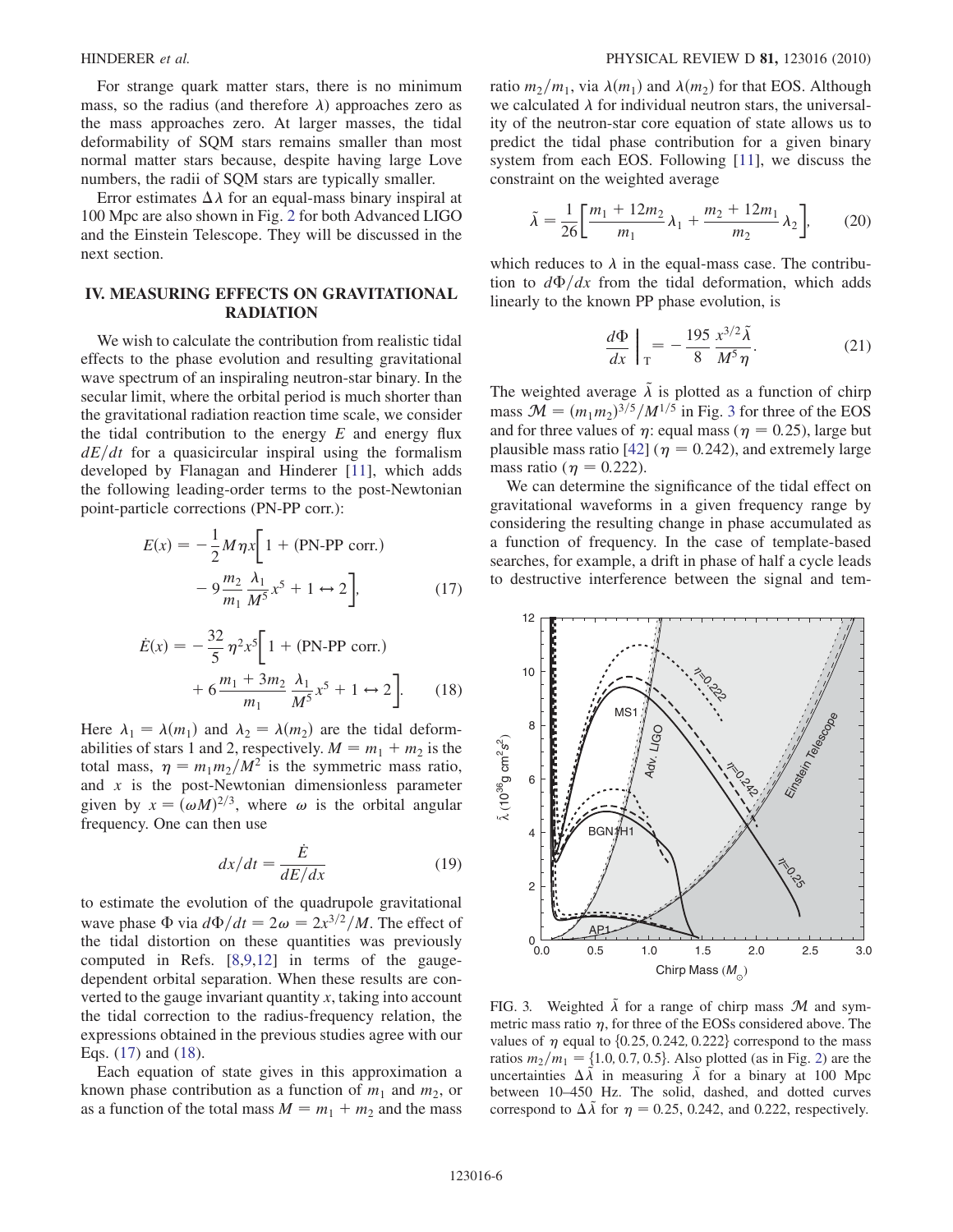<span id="page-6-0"></span>

FIG. 4 (color online). The reduction in accumulated gravitational wave phase due to tidal effects,  $\Phi_{3.5\text{ pp}}(f_{\text{GW}})$  –  $\Phi_{3.5\,\text{A}}(f_{\text{GW}})$ , is plotted with thick lines as a function of gravitational wave frequency, for a range of  $\lambda$  appropriate for realistic neutron-star EOS and the masses considered. The 3.5 post-Newtonian TaylorT4 PN specification is used as the pointparticle reference for the phase calculations. For reference, the difference in accumulated phase between 3.0 and 3.5 post-Newtonian orders of T4 (thin dashed line), and the difference between 3.5 post-Newtonian T4 and 3.5 post-Newtonian T1 (thin dotted line) are also shown. Phase accumulations are integrated from a starting frequency of 10 Hz.

plate, halting the accumulation of signal-to-noise ratio. The phase contributions to binary neutron stars of various masses from a range of realistic tidal deformabilities are plotted in Fig. [4.](#page-6-0)

The post-Newtonian formalism itself is sensitive to high-order corrections at the frequencies at which the tidal effect becomes significant; as reference, we show in Fig. [4](#page-6-0) the phase difference between the 3.0PN and 3.5PN expansions, as well as that from varying the form of the post-Newtonian Taylor expansion from T4 to  $T1<sup>4</sup>$  An accurate knowledge of the underlying point-particle dynamics will be important to resolve the effects of tidal deformation on the gravitational wave phase evolution at these frequencies.

The half-cycle or more contribution to the gravitational wave phase at relatively low frequencies suggests that this effect could be measurable. Flanagan and Hinderer [\[11\]](#page-11-3) first calculated the measurability for frequencies below 400 Hz, where the approximations leading to the tidal phase correction are well justified. We extend the same computation of measurability to a range of masses and mass ratios. We take noise curves from the projected NS-NS optimized Advanced LIGO configuration [[45](#page-11-32)], as well as a proposed noise spectrum of the Einstein Telescope [\[46\]](#page-11-33). These noise curves are representative of the anticipated sensitivities of the two detectors. Our results do not change significantly for alternate configurations which have similar sensitivities in the frequency range of interest.

We also extend the computation to a slightly higher cutoff frequency. As estimated in the Appendix, our calculation should still be fairly robust at 450 Hz, as the contributions to the phase evolution from various higherorder effects are  $O(10\%)$  of the leading-order tidal contribution. The uncertainty in the phase contribution from a given EOS is therefore significantly smaller than the order of magnitude range of phase contributions over the full set of realistic EOS.

The rms uncertainty  $\Delta \lambda$  in the measurement of  $\lambda$  is computed using the standard Fisher matrix formalism [\[47\]](#page-11-34). Assuming a strong signal  $h$  and Gaussian detector noise, the signal parameters  $\theta^i$  have probability distribution  $p(\theta^i) \propto \exp(-(1/2)\Gamma_{ij}\delta\theta^i \delta\theta^j)$ , where  $\delta\theta^i = \theta^i - \hat{\theta}^i$ <br>is the difference between the parameters and their best-fit is the difference between the parameters and their best-fit values  $\hat{\theta}^i$  and  $\Gamma_{ij} = (\partial h/\partial \theta^i, \partial h/\partial \theta^j)$  is the Fisher infor-<br>mation matrix. The parentheses denote the inner product mation matrix. The parentheses denote the inner product defined in [[47](#page-11-34)]. The rms measurement error in  $\theta^i$  is given by a diagonal element of the inverse Fisher, or covariance, matrix:  $\Delta \theta^i = \sqrt{(\Gamma^{-1})^{ii}}$ .<br>I Ising the stationary

Using the stationary phase approximation and neglecting post-Newtonian corrections to the amplitude, the Fourier transform of the waveform for spinning point masses is given by  $\tilde{h}(f) = \mathcal{A}f^{-7/6} \exp(i\Psi)$ , where the

<sup>&</sup>lt;sup>4</sup>For an explanation of the differences between T4 and T1, see [\[43,](#page-11-35)[44](#page-11-36)].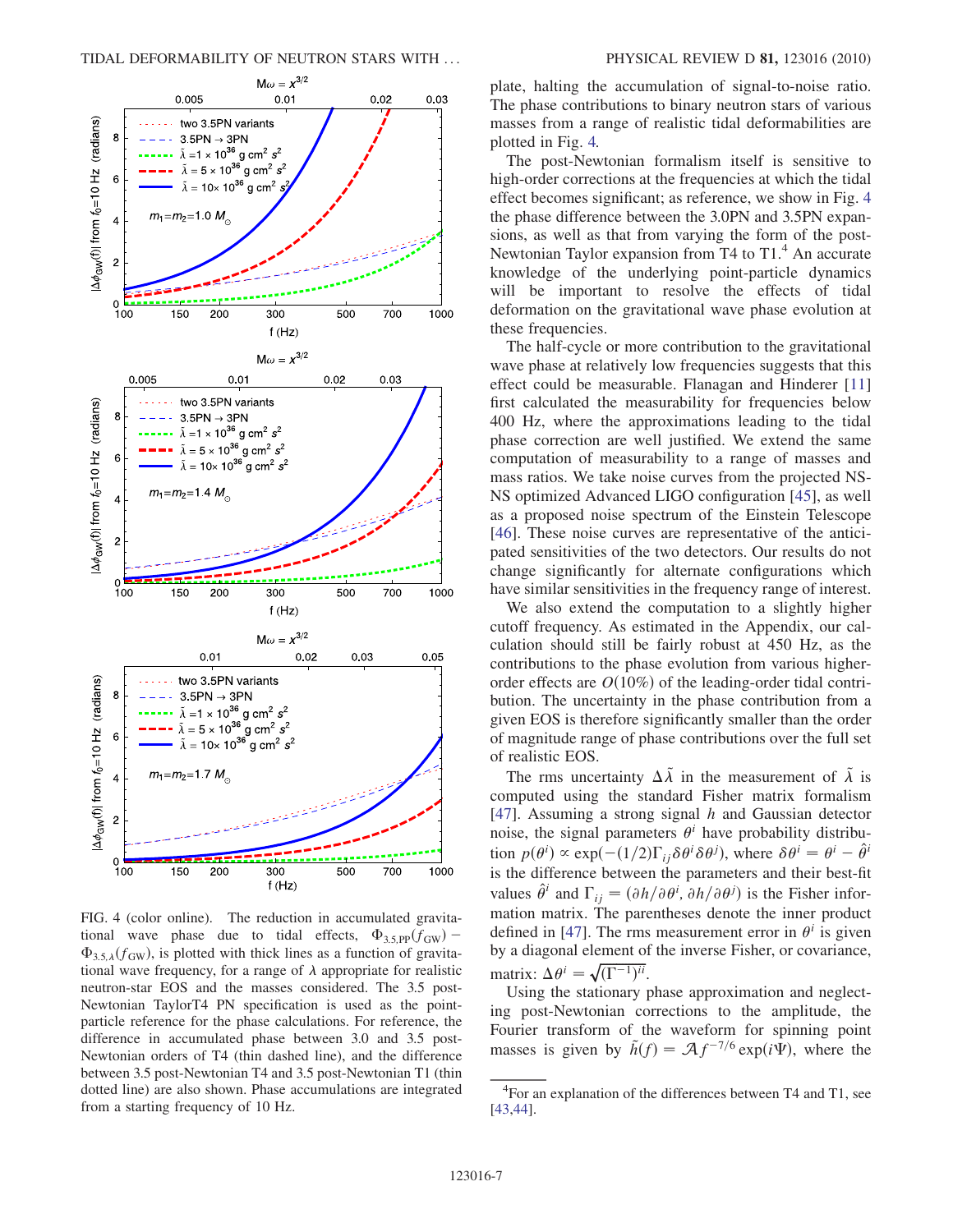point-mass contribution to the phase  $\Psi$  is given to 3.5 post-Newtonian order in Ref. [\[48\]](#page-11-37). The tidal term

$$
\delta \Psi^{\text{tidal}} = -\frac{117 \tilde{\lambda} x^{5/2}}{8 \eta M^5} \tag{22}
$$

obtained from Eq. ([A5\)](#page-9-0) adds linearly to this, yielding a phase model with 7 parameters  $(t_c, \phi_c, \mathcal{M}, \eta, \beta, \sigma, \tilde{\lambda})$ ,<br>where  $\beta$  and  $\sigma$  are spin parameters. We incorporate the where  $\beta$  and  $\sigma$  are spin parameters. We incorporate the maximum spin constraint for the NSs by assuming a Gaussian prior for  $\beta$  and  $\sigma$  as in [\[47](#page-11-34)]. The uncertainties computed will depend on the choice of point-particle phase evolution, but we assume this to be exactly the 3.5PN form for the current analysis.

The rms measurement uncertainty of  $\tilde{\lambda}$ , along with the uncertainties in chirp mass  $M$  and symmetric mass ratio  $\eta$ , are given in Table [II](#page-7-0) and plotted in Figs. [2](#page-4-0) and [3](#page-5-2), from a single-detector observation of a binary at 100 Mpc distance with amplitude averaged over inclinations and sky positions. If the best-fit  $\tilde{\lambda}$  is zero, this represents a 1- $\sigma$  upper bound on the physical  $\tilde{\lambda}$ . A signal with best-fit  $\tilde{\lambda} \geq \Delta \tilde{\lambda}$ would allow a measurement rather than a constraint of  $\lambda$ , with 1- $\sigma$  uncertainty of  $\Delta \lambda$ .

We obtain the following approximate formula for the rms measurement uncertainty  $\Delta \lambda$ , which is accurate to better than 4% for the range of masses  $0.1M_{\odot} \le m_1$ ,  $m_2 \le$  3 0*M*, and cutoff frequencies 400 Hz  $\lt f$ ,  $\lt$  500 Hz. 3.0 $M_{\odot}$  and cutoff frequencies 400 Hz  $\leq f_{\text{end}} \leq 500$  Hz:

<span id="page-7-0"></span>TABLE II. The rms measurement error in various binary parameters (chirp mass  $M$ , symmetric mass ratio  $\eta$ , and weighted average  $\lambda$  of the tidal deformabilities) for a range of total mass M and mass ratio  $m_2/m_1$ , together with the signal-to-noise ratio  $\rho$ , using only the information in the portion of the inspiral signal between 10 Hz  $\leq f \leq 450$  Hz. The distance is set at 100 Mpc, and the amplitude is averaged over sky position and relative inclination.

| Advanced LIGO      |           |                                    |                      |                                                                                    |        |  |  |
|--------------------|-----------|------------------------------------|----------------------|------------------------------------------------------------------------------------|--------|--|--|
| $M(M_{\odot})$     | $m_2/m_1$ | $\Delta \mathcal{M} / \mathcal{M}$ | $\Delta \eta / \eta$ | $\Delta \tilde{\lambda} (10^{36} \text{ g cm}^2 \text{ s}^2)$                      | $\rho$ |  |  |
| 2.0                | 1.0       | 0.00028                            | 0.073                | 8.4                                                                                | 27     |  |  |
| 2.8                | 1.0       | 0.00037                            | 0.055                | 19.3                                                                               | 35     |  |  |
| 3.4                | 1.0       | 0.00046                            | 0.047                | 31.3                                                                               | 41     |  |  |
| 2.0                | 0.7       | 0.00026                            | 0.058                | 8.2                                                                                | 26     |  |  |
| 2.8                | 0.7       | 0.00027                            | 0.058                | 18.9                                                                               | 35     |  |  |
| 3.4                | 0.7       | 0.00028                            | 0.055                | 30.5                                                                               | 41     |  |  |
| 2.8                | 0.5       | 0.00037                            | 0.06                 | 17.8                                                                               | 33     |  |  |
| Einstein Telescope |           |                                    |                      |                                                                                    |        |  |  |
| $M(M_{\odot})$     | $m_2/m_1$ | $\Delta \mathcal{M} / \mathcal{M}$ |                      | $\Delta \eta / \eta$ $\Delta \tilde{\lambda} (10^{36} \text{ g cm}^2 \text{ s}^2)$ | $\rho$ |  |  |
| 2.0                | 1.0       | 0.000015                           | 0.0058               | 0.70                                                                               | 354    |  |  |
| 2.8                | 1.0       | 0.000021                           | 0.0043               | 1.60                                                                               | 469    |  |  |
| 3.4                | 1.0       | 0.000025                           | 0.0038               | 2.58                                                                               | 552    |  |  |
| 2.0                | 0.7       | 0.000015                           | 0.0058               | 0.68                                                                               | 349    |  |  |
| 2.8                | 0.7       | 0.000021                           | 0.0045               | 1.56                                                                               | 462    |  |  |
| 3.4                | 0.7       | 0.000025                           | 0.0038               | 2.52                                                                               | 543    |  |  |
| 2.8                | 0.5       | 0.000020                           | 0.0048               | 1.46                                                                               | 442    |  |  |

<span id="page-7-1"></span>
$$
\Delta \tilde{\lambda} \approx \alpha \left(\frac{M}{M_{\odot}}\right)^{2.5} \left(\frac{m_2}{m_1}\right)^{0.1} \left(\frac{f_{\text{end}}}{\text{Hz}}\right)^{-2.2} \left(\frac{D}{100 \text{ Mpc}}\right), \quad (23)
$$

where  $\alpha = 1.0 \times 10^{42}$  g cm<sup>2</sup> s<sup>2</sup> for a single Advanced LIGO detector and  $\alpha = 8.4 \times 10^{40}$  g cm<sup>2</sup> s<sup>2</sup> for a single Einstein Telescope detector.

Our results show that the measurability of tidal effects decreases steeply with the total mass of the binary. Estimates of the measurement uncertainty for an equalmass binary inspiral in a single detector with projected sensitivities of Advanced LIGO and the Einstein Telescope, at a volume-averaged distance of 100 Mpc and using only the portion of the signal between 10– 450 Hz, are shown in Fig. [2,](#page-4-0) together with the values of  $\lambda$  predicted by various EOS models. Measurability is less sensitive to mass ratio, as seen in Fig. [3.](#page-5-2) Comparing the magnitude of the resulting upper bounds on  $\lambda$  with the expected range for realistic EOS, we find that the predicted  $\lambda$  are greatest and the measurement uncertainty  $\Delta \lambda$  is smallest for neutron stars at the low end of the expected mass range for NS-NS inspirals of  $(1M_{\odot} - 1.7M_{\odot})$  [[49\]](#page-11-38).<br>In a single Advanced LIGO detector, only extrem

In a single Advanced LIGO detector, only extremely stiff EOS could be constrained with a typical 100 Mpc observation. However, a rare nearby event could allow more interesting constraints, as the uncertainty scales as the distance to the source. Rate estimates for detection of binary neutron stars are often given in terms of a minimum signal-to-noise  $\rho_c = 8$ ; a recent estimate [[50](#page-11-39)] is between 2 and 64 binary neutron-star detections per year for a single Advanced LIGO interferometer with a volume-averaged range of 187 Mpc. The rate of binaries with a volumeaveraged distance smaller than 100 Mpc translates to roughly  $(100/187)^3 \approx 15\%$  of this total detection rate,<br>but over multiple years of observation a rare event could but over multiple years of observation a rare event could give measurements of  $\tilde{\lambda}$  with uncertainties smaller than the values in Table [II](#page-7-0) (e.g. with half the tabled uncertainty at 1.9% of the total NS-NS rate).

Using information from a network of N detectors with the same sensitivity decreases the measurement uncertainty by approximately a factor of  $1/\sqrt{N}$  [[51](#page-11-40)], giving more reason for optimism. However, we should also note that, in some ways, our estimates of uncertainty are already too optimistic. First,  $\Delta \lambda$  only represents a 68% confidence in the measurement; a  $2\Delta\lambda$  error bar would give a more reasonable 95% confidence. In addition, our Fisher matrix estimates are likely to somewhat underestimate the measurement uncertainty in real non-Gaussian noise.

In contrast to Advanced LIGO, an Einstein Telescope detector with currently projected noise would be sensitive to tidal effects for typical binaries, using only the signal below 450 Hz at 100 Mpc. The tidal signal in this regime would provide a clean signature of the neutron-star core equation of state. However, an accurate understanding of the underlying point-particle phase evolution is still important to confidently distinguish EOS effects.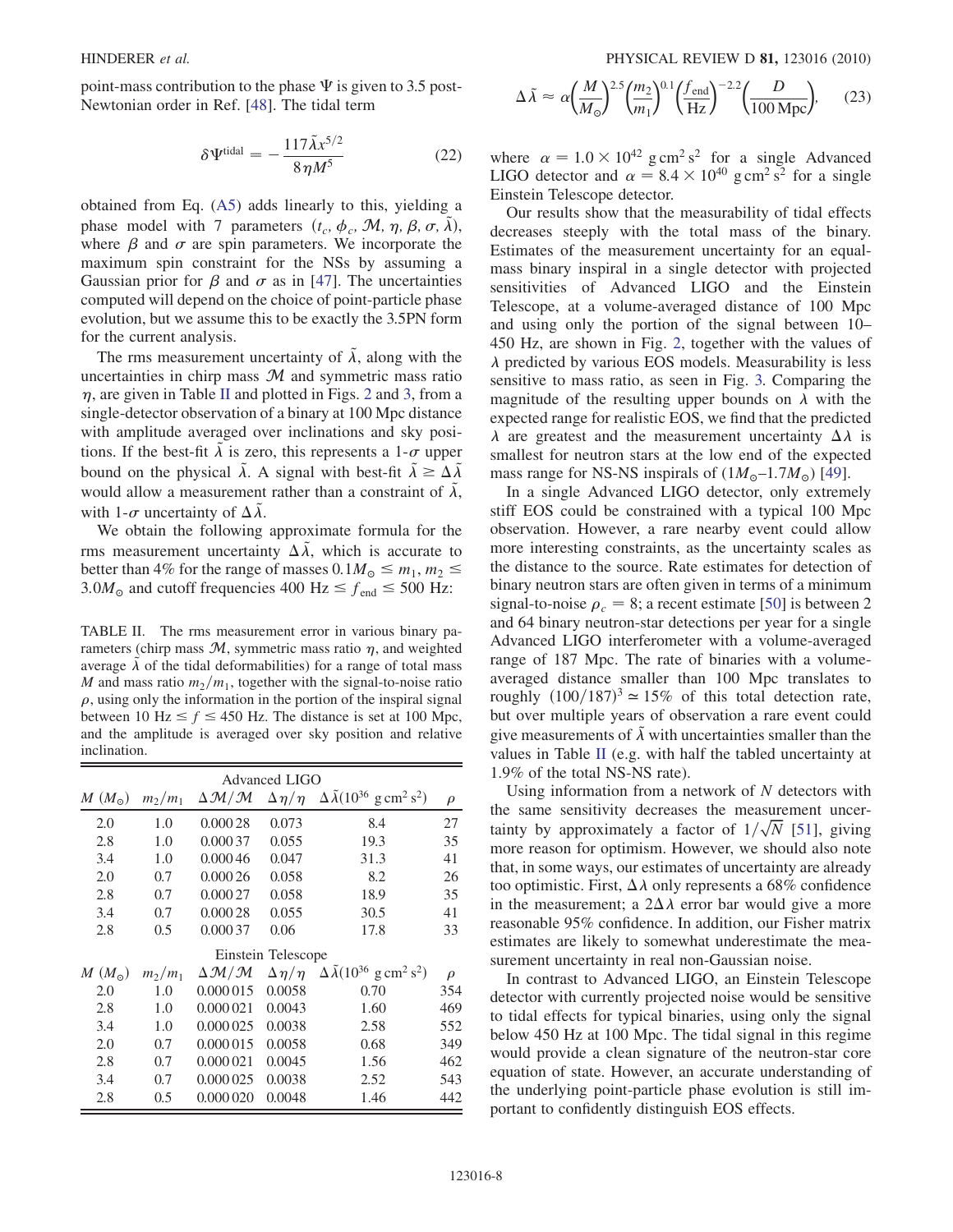#### TIDAL DEFORMABILITY OF NEUTRON STARS WITH ... PHYSICAL REVIEW D 81, 123016 (2010)

Expected measurement uncertainty will decrease if we can extend the calculation later into the inspiral. From Eq. ([23](#page-7-1)),  $\Delta \lambda$  at 500 Hz is approximately 79% of its value at 450 Hz. The dominant source of error in the tidal phasing at these frequencies are post-Newtonian effects which scale as  $\lambda x^{7/2}$  and do not depend on any additional EOS parameters. These terms are computed in Ref. [\[19\]](#page-11-10), and when they are incorporated into the analysis, the resulting phase evolution model can be used at slightly higher frequencies. These terms also add  $\sim$ 10% $(f/450 \text{ Hz})^{2/3}$  to the strength of the tidal signature.<br>Higher-order tidal effects and nonlinear hydrodynamic

Higher-order tidal effects and nonlinear hydrodynamic couplings, which depend on unknown NS microphysics, are smaller than post-Newtonian effects by factors of  $\sim x$ and  $\sim x^2$ , so they become important later in the inspiral, where the adiabatic approximation that the mode frequency is large compared to the orbital frequency also breaks down. At this point we can no longer measure only  $\lambda$ , but an EOS-dependent combination of effects including higher multipoles, nonlinearity, and tidal resonances.

However, information in the late inspiral could also constrain the underlying neutron-star EOS. Read et al. [\[52\]](#page-11-41) estimated potential measurability of EOS effects in the last few orbits of binary inspiral, where the gravitational wave frequency is above 500 Hz, using full numerical simulations. The EOS used for the simulation was systematically varied by shifting the pressure in the core while keeping the crust fixed. The resulting models were parametrized, either by a fiducial pressure or by the radius of the isolated NS model, and measurability in Advanced LIGO was estimated. Such numerical simulations include all the higher-order EOS effects described above, but the  $l = 2$  tidal deformability parameter  $\lambda$  should remain the dominant source of EOS-dependent modification of the phase evolution. We therefore expect it to be a better choice for a single parameter to characterize EOS effects on the late inspiral.

The numerically simulated models of [[52](#page-11-41)] can be reparametrized by the  $\lambda$  of the 1.35 $M_{\odot}$  neutron stars considered  $\frac{5}{2}$ . The uncertainty of measurement for the new ered.<sup>5</sup> The uncertainty of measurement for the new parameter  $\lambda$  can be estimated from Tables II–V of [[52\]](#page-11-41). In the broadband Advanced LIGO configuration of Table IV, it is between 0.3 and  $4 \times 10^{36}$  g cm<sup>2</sup> s<sup>2</sup> for an optimally oriented 100 Mpc binary, or between 0.7 and 9  $\times$  $10^{36}$  g cm<sup>2</sup> s<sup>2</sup> averaged over sky position and orientation. However, in the NS-NS optimized LIGO configuration of Table III, which is most similar to the Advanced LIGO configuration considered in this paper, the expected measurement uncertainty is more than several times  $\lambda$  for all models. These estimates should be considered order of

magnitude, as numerical simulation errors are significant, and the discrete sampling of a parameter space allows only a coarse measurability estimate which neglects parameter correlations. In contrast to the perturbative/post-Newtonian estimate of EOS effects calculated in this paper, EOS information in the signal before the start of numerical simulations is neglected. The estimate is complementary to the measurability below 450 Hz estimated in this paper.

#### V. CONCLUSION

We have calculated the relativistic  $l = 2$  Love number  $k<sub>2</sub>$  and resulting tidal deformability  $\lambda$  for a wide range of realistic EOS in addition to polytropes. These EOS have tidal deformabilities that differ by up to an order of magnitude in the mass range relevant for binary neutron stars. However, the estimated uncertainty  $\Delta \tilde{\lambda}$  for a binary neutron-star inspiral at 100 Mpc using the Advanced LIGO sensitivity below 450 Hz is greater than the largest values of  $\lambda$  except for very low-mass binaries. The uncertainty for the Einstein Telescope, on the other hand, is approximately an order of magnitude smaller than for Advanced LIGO, and a measurement of  $\tilde{\lambda}$  will rule out a significant fraction of the EOS.

Advanced LIGO can place a constraint on the space of possible EOS by obtaining a 95% confidence upper limit of  $\tilde{\lambda}(\mathcal{M}, \eta) \le 2\Delta \tilde{\lambda}(\mathcal{M}, \eta)$ . The tables in Sec. IV can also be scaled as follows: For a network of N detectors the uncerscaled as follows: For a network of N detectors the uncertainty scales roughly as  $\Delta\tilde{\lambda}/\sqrt{N},$  and for a closer signal we have  $\Delta \tilde{\lambda}(D/100 \text{ Mpc})$ .

#### ACKNOWLEDGMENTS

We thank S. Hughes, E. Flanagan, and J. Friedman for helpful suggestions and J. Creighton for carefully reading the manuscript. The work was supported in part by NSF Grant No. PHY-0503366, and by the Deutsche Forschungsgemeinschaft SFB/TR7. T. H. gratefully acknowledges support from the Sherman Fairchild Foundation, and B. L. also thanks the Wisconsin Space Grant Consortium program for support. R. N. L. was supported by NSF Grant No. PHY-0449884 and the NASA Postdoctoral Program, administered by Oak Ridge Associated Universities through a contract with NASA.

## APPENDIX: ACCURACY OF THE PHASING MODEL

To assess the accuracy of the simple phase evolution model, we compute the corrections to the tidal phase perturbation due to several EOS-dependent effects: the leading-order finite mode-frequency terms, higher-order tidal effects, and nonlinear hydrodynamic couplings. For simplicity, we will only derive the phase corrections for one star with internal degrees of freedom coupled to a point mass. The terms for the other star simply add. For such a

<sup>&</sup>lt;sup>5</sup>The piecewise polytrope EOS {2B, B, HB, H, 2H} have  $0.588, 1.343, 1.964, 2.828, 10.842$ }  $\times 10^{36}$  g cm<sup>2</sup> s<sup>2</sup>.  $\lambda_{1.35M_{\odot}}$  of {0.588, 1.343, 1.964, 2.828, 10.842} × 10<sup>36</sup> g cm<sup>2</sup> s<sup>2</sup>, respectively. respectively.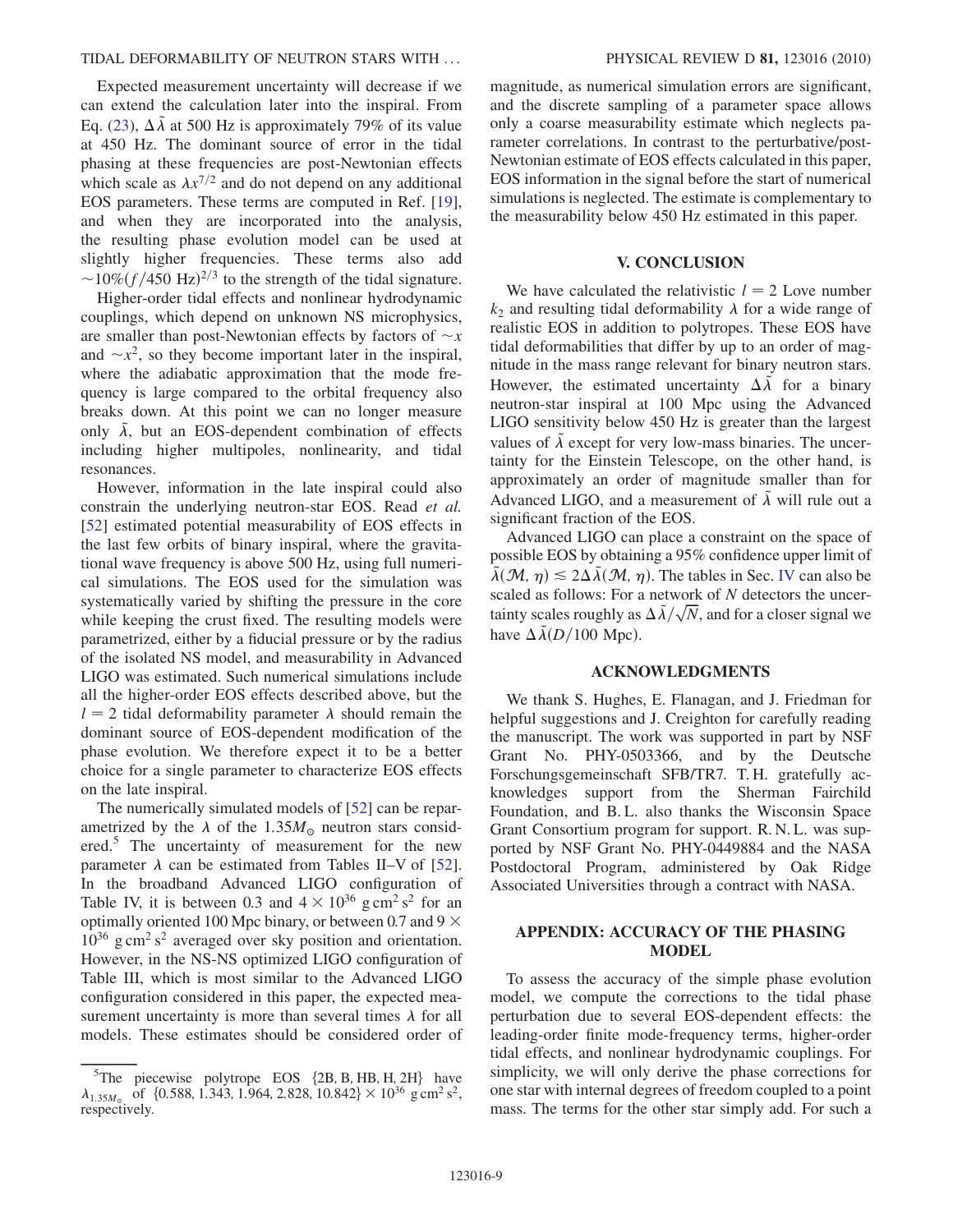binary system, the Lagrangian can then be written as

$$
L = \frac{1}{2} \eta M \dot{r}^2 + \frac{1}{2} \eta M \dot{r}^2 \dot{\varphi}^2 + \frac{\eta M^2}{r} - \frac{1}{2} Q_{ij} \mathcal{E}_{ij} + \frac{1}{4 \lambda \omega_0^2} (\dot{Q}_{ij} \dot{Q}_{ij} - \omega_0^2 Q_{ij} Q_{ij}) - \frac{1}{6} Q_{ijk} \mathcal{E}_{ijk} + \frac{1}{12 \lambda_3 \omega_{03}^2} (\dot{Q}_{ijk} \dot{Q}_{ijk} - \omega_{03}^2 Q_{ijk} Q_{ijk}) - \frac{\alpha}{\lambda^3} Q_{ij} Q_{jk} Q_{ki}.
$$
 (A1)

Here, the star's static mass quadrupole  $Q_{ij}$  parametrizes the  $l = 2$  modes of the star, which can be treated as harmonic oscillators that are driven below their resonant frequency by the companion's tidal field. The tensor  $Q_{ijk}$  parametrizes the star's mass octupole degrees of freedom, and  $\mathcal{E}_{ij}$ and  $\mathcal{E}_{ijk}$  are the  $l = 2$  and  $l = 3$  tidal tensors, respectively, which are given by  $\mathcal{E}_{ij} = \partial_i \partial_j (-m_2/r)$  and  $\mathcal{E}_{ijk} =$  $\partial_i \partial_j \partial_k (-m_2/r)$  in Newtonian gravity. The  $l = 3$  deformability constant  $\lambda_3$  is defined by  $Q_{ijk} = -\lambda_3 \mathcal{E}_{ijk}$ . The quantities  $\omega_0$  and  $\omega_{03}$  are the  $l = 2$  and  $l = 3$  f-mode frequencies, and  $\alpha$  is a coupling constant for the leadingorder nonlinear hydrodynamic interactions. In general, one would need to sum over the contributions from all the modes, but other modes contribute negligibly in the regime of interest for the above model (see [\[11\]](#page-11-3)). Post-Newtonian effects on the Lagrangian for the binary are derived in Ref. [\[19\]](#page-11-10) and can simply be added to those derived here.

We will be interested in finding an effective description of the dynamics of the system for quasicircular inspirals in the adiabatic limit, where the radiation reaction time scale is long compared to the orbital time scale. From equilibrium solutions to the Euler-Lagrange equations derived from this Lagrangian, the following radius-frequency relation is obtained:

$$
r(\omega) = M^{1/3} \omega^{-2/3} \left[ 1 + \frac{3\lambda m_2 \omega^{10/3}}{M^{5/3} m_1} + \frac{9\lambda m_2 \omega^{10/3}}{M^{5/3} m_1} \frac{\omega^2}{\omega_0^2} + \frac{20\lambda_3 m_2 \omega^{14/3}}{M^{7/3} m_1} - \frac{27\alpha m_2^2 \omega^{16/3}}{2M^{8/3} m_1} - \frac{27\lambda^2 m_2^2 \omega^{20/3}}{M^{10/3} m_1^2} \right].
$$
\n(A2)

The equilibrium energy, obtained by reversing the signs of the potential energy terms in the Lagrangian, is given by

$$
E = -\frac{1}{2} \eta M^{5/3} \omega^{2/3} \left[ 1 - \frac{9\lambda m_2 \omega^{10/3}}{M^{5/3} m_1} - \frac{45\lambda m_2 \omega^{10/3}}{M^{5/3} m_1} \frac{\omega^2}{\omega_0^2} - \frac{65\lambda_3 m_2 \omega^{14/3}}{M^{7/3} m_1} + \frac{42\alpha m_2^2 \omega^{16/3}}{M^{8/3} m_1} + \frac{63\lambda^2 m_2^2 \omega^{20/3}}{M^{10/3} m_1^2} \right].
$$
\n(A3)

The energy flux  $\vec{E} = -\frac{1}{5} \langle \vec{Q}_{ij}^T \vec{Q}_{ij}^T \rangle$ , where  $Q_{ij}^T$ if the energy flux  $E = \frac{1}{5} \sqrt{2} i j \sqrt{2} i j$ , where  $Q_{ij} = \mu r^2 (n^i n^j - \frac{1}{3} \delta_{ij}) + Q_{ij}$  is the total quadrupole moment, is

$$
\dot{E} = -\frac{32}{5} \eta^2 M^{10/3} \omega^{10/3} \left[ 1 + \frac{6\lambda \omega^{10/3}}{M^{2/3} m_1} \left( 2\frac{m_2}{M} + 1 \right) \right. \left. + \frac{12\lambda \omega^{10/3}}{M^{2/3} m_1} \frac{\omega^2}{\omega_0^2} \left( 3\frac{m_2}{M} + 2 \right) + \frac{80\lambda_3 m_2 \omega^{14/3}}{M^{7/3} m_1} \right. \left. - \frac{36\alpha m_2 \omega^{16/3}}{M^{5/3} m_1} \left( \frac{3m_2}{2M} + 1 \right) \right. \left. + \frac{9\lambda^2 \omega^{20/3}}{M^{4/3} m_1^2} \left( 1 - \frac{2m_2}{M} - \frac{6m_2^2}{M^2} \right) \right].
$$
\n(A4)

Using the formula  $d^2\Psi/d\omega^2=2(dE/d\omega)/\dot{E}$  in the stationary phase approximation and integrating twice leads to the final expression for the tidal phase correction:

<span id="page-9-0"></span>
$$
\delta\Psi = -\frac{9\lambda x^{5/2}}{16\eta M^5} \left(\frac{m_1 + 12m_2}{m_1}\right)
$$
  
 
$$
-\frac{45\lambda x^{5/2}}{1408\eta M^5} \frac{\omega^2}{\omega_0^2} \left(\frac{8m_1 + 155m_2}{m_1}\right) - \frac{125}{12} \frac{\lambda_3 x^{9/2}}{\eta M^7} \frac{m_2}{m_1}
$$
  
 
$$
+\frac{135\alpha m_2 x^{11/2}}{352\eta M^8} \left(\frac{m_1 + 13m_2}{m_1}\right)
$$
  
 
$$
-\frac{3\lambda^2 x^5}{64\eta M^{10}} \left(\frac{M^2 - 2m_2 M - 83m_2^2}{m_1^2}\right).
$$
 (A5)

We will analyze the information contained in the portion of the signal at frequencies  $f \leq 450$  Hz. This is slightly higher than previously considered, and we now argue that in this frequency band, the simple model of the phase correction is still sufficiently accurate for our purposes. We will evaluate all of the corrections for the case of equal masses  $m_1 = m_2 \equiv m$ . An estimate of the fractional errors<br>for the case of  $m = 1.4 M$ , and  $R = 15$  km is given in for the case of  $m = 1.4M_{\odot}$  and  $R = 15$  km is given in parentheses parentheses.

- (1) Post-1-Newtonian corrections ( $\sim 10\%$ ): These corrections give rise to terms  $\propto \lambda x^{7/2}$  that add to those in Eq. [\(A5](#page-9-0)). The explicit form of these terms is computed in Ref. [\[19\]](#page-11-10) and they depend on the NS physics only via the same parameter  $\lambda$  as the Newtonian tidal terms, so they can easily be incorporated into the data analysis method. Preliminary estimates indicate that for equal masses, these post-1 Newtonian effects will increase the tidal signal.
- (2) Adiabatic approximations ( $\leq 1\%$ ): The approximation that the radiation reaction time is much longer than the orbital time is extremely accurate, to better than 1%; see Fig. 2 of Ref. [\[11\]](#page-11-3), which compares the phase error obtained from numerically integrating the equations of motion supplemented with the leading-order gravitational wave dissipation terms to that obtained analytically using the adiabatic approximation. The accuracy of the approximation  $\omega \ll \omega_0$  can be estimated from the fractional cor-rection to ([A5](#page-9-0)), which is  $\sim (815/1144)(\omega/\omega_0)^2$ <br>0.18(f/f)<sup>2</sup> where  $f = \omega/\pi$  and  $f_0 = \omega_0/(2\pi)$  $0.18(f/f_0)^2$ , where  $f = \omega/\pi$  and  $f_0 = \omega_0/(2\pi)$ .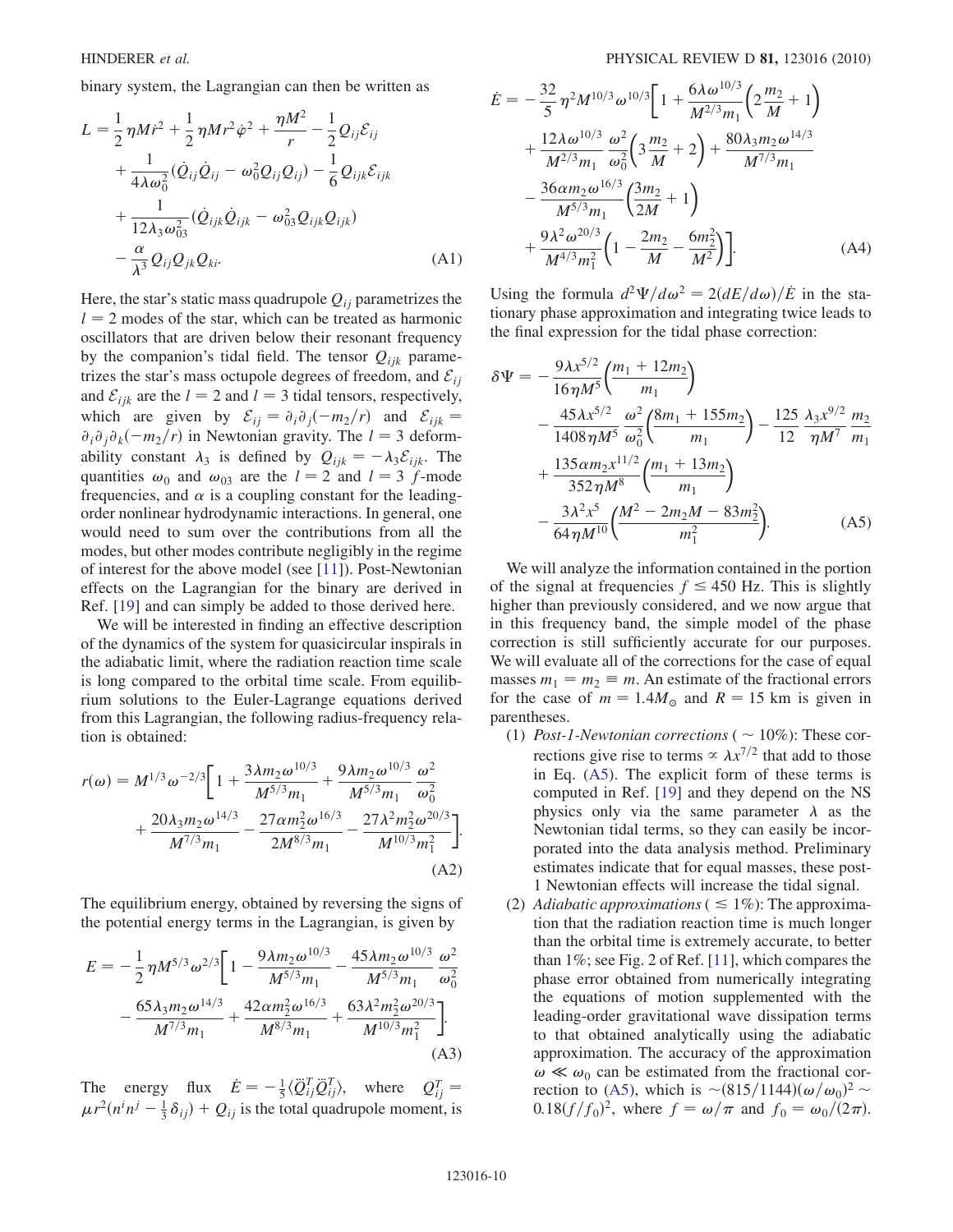TIDAL DEFORMABILITY OF NEUTRON STARS WITH ... PHYSICAL REVIEW D 81, 123016 (2010)

For typical NS models the  $l = 2$  f-mode frequency is [\[53\]](#page-11-42)

$$
\frac{f_0}{\text{kHz}} \approx 0.78 + 1.64 \left(\frac{m}{1.4 M_\odot}\right)^{1/2} \left(\frac{R}{10 \text{ km}}\right)^{-3/2},\tag{A6}
$$

so that the fractional correction is  $\sim 0.012$  for  $f =$ 450 Hz and for a conservatively low  $f$ -mode frequency of  $f_0 = 1700$  Hz.

- (3) Higher-order tidal effects ( $\leq 0.7\%$ ): The  $l = 3$ correction to the gravitational wave phase ([A5\)](#page-9-0) is smaller than the  $l = 2$  contribution by a factor of  $\sim (25/351)(k_3/k_2)(m/R)^{-2}x^2 \sim 0.007$ , for  $m/R = 0.14$  and a stiff  $n = 0.5$  polytrone. Here, we have 0.14 and a stiff  $n = 0.5$  polytrope. Here, we have defined the  $l = 3$  Love number  $k_3 = (15/2)\lambda_3 R^{-7}$ and used the values  $k_2 = 0.17$  and  $k_3 = 0.06$  from Ref. [\[18\]](#page-11-9).
- (4) Nonlinear hydrodynamic corrections  $(\sim 0.1\%)$ : The leading nonlinear hydrodynamic corrections are characterized by the coupling coefficient  $\alpha/\lambda^3$ in the action. The size of this parameter can be estimated by comparing the Newtonian  $k_2$  to the coupling constants in Lai's ellipsoidal models (e.g. Table 1 of [[54](#page-11-43)]) to be  $\omega^2 \alpha / \lambda \sim 2 \times 10^{-3}$ . The nonlinear self-coupling term in Eq. [\(A5](#page-9-0)) is smaller than the leading  $l = 2$  term by a factor  $-285\alpha\omega^2/(572\lambda) \sim 0.001$ .
- (5) Spin corrections ( $\leq 0.3\%$ ): Fractional corrections to the tidal signal due to spin scale as

$$
\frac{\delta \Psi_{spin}}{\delta \Psi_{tidal}} \propto \left(\frac{\omega_{spin}}{\omega_{max}}\right)^2, \tag{A7}
$$

where  $\omega_{\text{max}}$  is the maximum rotational frequency the star can have before breakup, which for most NS models is  $>2\pi(1000 \text{ Hz})$ . The observed NS-NS binaries which will merge within a Hubble time have spin periods of  $\sim$ 23–104 ms, and near the coalescence they will have slowed down due to e.g. magnetic braking, with final spin periods of  $\sim$  50–130 ms. The fractional corrections to the tidal signal due to the spin are then  $\leq 0.3\%$ .

If the stars have spin, there will also be a spininduced correction to the phase, as discussed in Refs. [[9](#page-11-30),[12](#page-11-4)]. In the slow rotation limit (which is likely to be the relevant regime for the binaries we consider), the effect of spin on the phasing can be computed using similar methods as for the tidal corrections. The resulting spin-induced phase correction scales as  $\delta \Psi_s \sim 345 n_2 R^2/(32 m^2 r^{1/2}) \omega^2/(m^2 R^3)$  where  $\omega$  is the  $(32\eta M^2 x^{1/2}) \omega_{\text{spin}}^2/(m_1/R^3)$ , where  $\omega_{\text{spin}}$  is the spin frequency and  $n_2$  is the rotational Love number, which for Newtonian stars is the same as the tidal Love number  $k_2$ . The scaling of the spin term as  $\propto x^{-1/2}$  shows that only at large separation do spin effects dominate over tidal effects, which scale as  $\propto x^{5/2}$ . For spin periods of  $\sim$  50 ms and  $R \sim 5m$ , the spin-induced phase correction  $\delta \Psi_{s}$  becomes smaller than the tidal correction at frequencies above  $\sim$ 170 Hz. This agrees with the results of the more detailed analysis of the relative importance of spin and tidal effects in Ref. [\[12\]](#page-11-4).

- (6) Nonlinear response to the tidal field  $( \leq 3\%)$ : We have linearized in  $\lambda$ . Including terms  $\propto \lambda^2$  gives a fractional correction in Eq. ([A5](#page-9-0)) of  $-(83/7488)k_2R^5x^{5/2}/m^5 = -4.8 \times$  $10^{-11}k_2(m/M_\odot)^{-10/3}(R/\text{km})^5(f/\text{Hz})^{5/3} = -0.31k_2.$ <br>Viscous dissination (negligible): There have been
- (7) Viscous dissipation (negligible): There have been several analytical and numerical studies of the effect of viscosity during the early part of the inspiral, e.g. [\[8,](#page-11-1)[9](#page-11-30)]. They found that viscous dissipation is negligible during the early inspiral if the volumeaveraged shear viscosity  $\eta_{\rm shear}$  is

$$
\eta_{\text{shear}} \lesssim 10^{29} \left(\frac{r}{R}\right)^2 \text{ g cm}^{-1} \text{ s}^{-1}.\tag{A8}
$$

The expected microscopic viscosity of NSs is [[55](#page-11-44)]

$$
\eta_{\text{micro}} \sim 10^{22} \left(\frac{\rho}{10^{14} \,\text{g cm}^{-3}}\right)^{9/4} \left(\frac{T}{10^6 \,\text{K}}\right)^{-2} \,\text{g cm}^{-1} \,\text{s}^{-1},\tag{A9}
$$

which is orders of magnitude too small to lead to any significant effect. A variety of other likely sources of viscosity, e.g. the breaking or crumpling of the crust, are also insignificant [[8](#page-11-1)[,9\]](#page-11-30) in the regime of interest to us.

Thus, systematic errors in the measured value of  $\lambda$  due to errors in the model should be  $O(10\%)$ , which is small compared to the current uncertainty of an order of magnitude in  $\lambda$ .

- <span id="page-10-0"></span>[1] J. S. Read, B. D. Lackey, B. J. Owen, and J. L. Friedman, Phys. Rev. D 79[, 124032 \(2009\).](http://dx.doi.org/10.1103/PhysRevD.79.124032)
- <span id="page-10-1"></span>[2] J. M. Lattimer and M. Prakash, [Phys. Rep.](http://dx.doi.org/10.1016/j.physrep.2007.02.003) 442, 109 [\(2007\)](http://dx.doi.org/10.1016/j.physrep.2007.02.003).
- <span id="page-10-2"></span>[3] F. Özel, [Nature \(London\)](http://dx.doi.org/10.1038/nature04858)  $441$ , 1115 (2006).
- [4] F. Özel, T. Güver, and D. Psaltis, [Astrophys. J.](http://dx.doi.org/10.1088/0004-637X/693/2/1775) 693, 1775 [\(2009\)](http://dx.doi.org/10.1088/0004-637X/693/2/1775).
- [5] T. Güver, F. Özel, A. Cabrera-Lavers, and P. Wroblewski, [Astrophys. J.](http://dx.doi.org/10.1088/0004-637X/712/2/964) 712, 964 (2010).
- [6] D. A. Leahy, S. M. Morsink, and C. Cadeau, [Astrophys. J.](http://dx.doi.org/10.1086/523794)